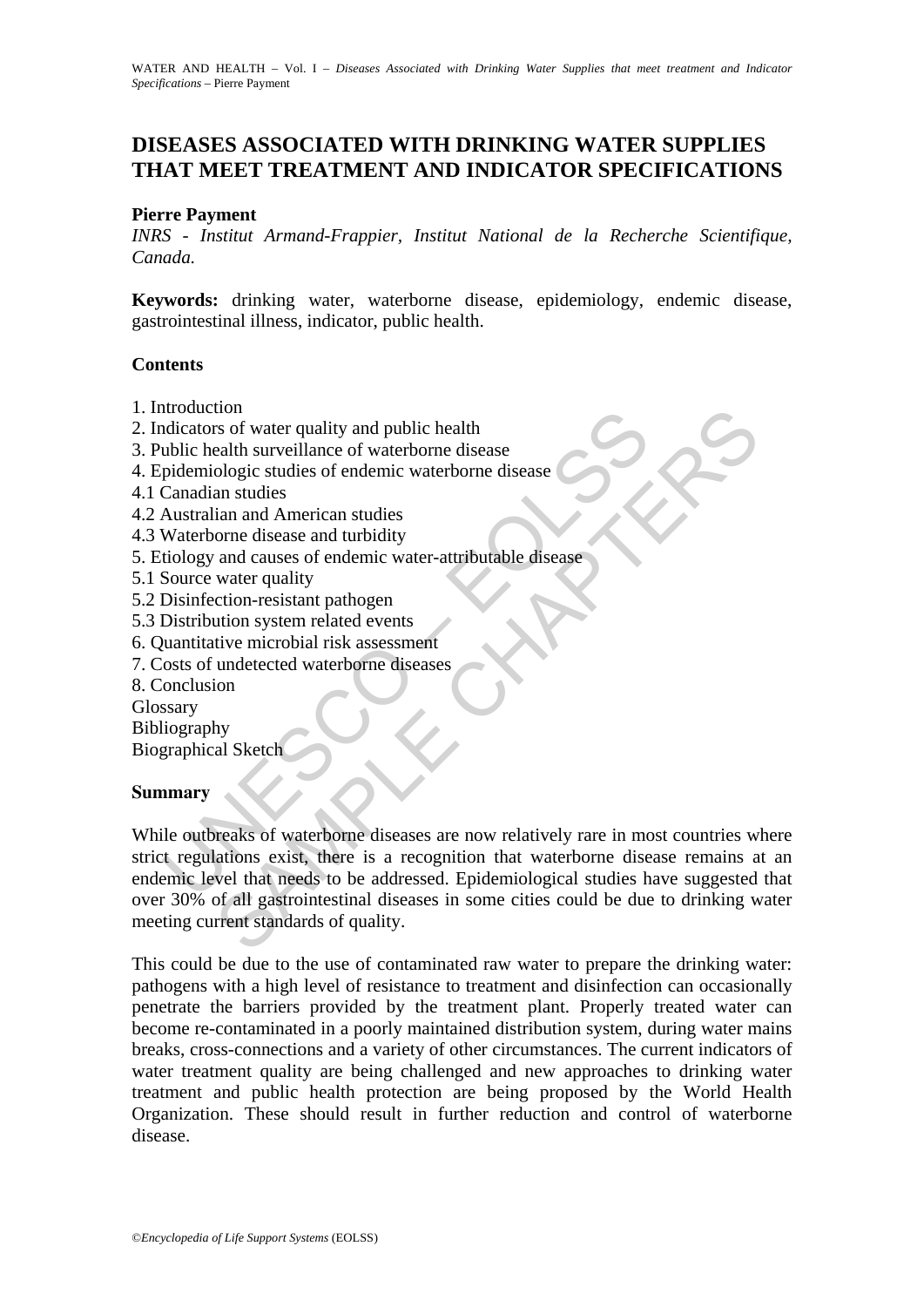# **1. Introduction**

This chapter does not address obvious failures of water treatment: it specifically addresses new findings that are challenging current indicators of treatment efficiency. Essentially, it discusses waterborne disease events associated with drinking water meeting current accepted criteria of water safety. Examples of these events are *Escherichia coli* outbreaks in Canada, USA and UK, as well as large cryptosporidiosis outbreaks in the United Kingdom (UK), United States of America (USA), Australia, Canada and other countries. These events and many others have led to new approaches to setting water quality guidelines.

As we will see, the endemic level of disease due to drinking water consumption has been shown to be quite significant and to contribute to the circulation of enteric pathogens in the exposed populations. The dilemma of balancing microbial and cancer health risk is also a difficult one to resolve, but it should not result in a reduction of treatment efficiency that would compromise the microbiological safety of drinking water. The low risk-level for cancer is usually insignificant when compared to the risk of waterborne infectious disease in absence of adequate water treatment.

Annually, there are still reports worldwide revealing thousands of outbreaks due to bacterial, viral, and parasitic microorganisms associated with the consumption of untreated or improperly treated drinking water. Morbidity and mortality significantly affect children under 5 years of age in countries with poor water quality and reduce their life expectancy in all age groups.

nogens in the exposed populations. The dilemma of balancing mith risk is also a difficult one to resolve, but it should not resultment efficiency that would compromise the microbiological err. The low risk-level for cancer in the exposed populations. The dilemma of balancing microbial and ca<br>is also a difficult one to resolve, but it should not result in a reductio<br>efficiency that would componsine the microbiological safety of drini<br>Iow risk Less apparent health effects of drinking water and their impact on our societies are poorly defined. Public health authorities and water treatment engineers are still attempting to understand the causes that lead to waterborne outbreaks from water supplies that met criteria that had been accepted for safe-drinking water. Most pathogens involved in waterborne outbreaks are well recognized but others are just emerging. Urbanization, aging of water treatment plants, an increasing number of immuno-compromised individuals, and aging populations, are all causes for an increased risk of waterborne infectious diseases.

# **2. Indicators of water quality and public health**

Current indicators of fecal pollution and treatment efficiency have changed very little in the twentieth century. The absence of coliform bacteria (thermotolerant or total), the presence of free residual chlorine and a specified level of turbidity, from 5 NTU to less than 0.3 NTU (Nephelometric Turbidity Unit) at a pH less than 8.0 are probably the most used values to produce drinking water that would be considered low risk.

However, the risks can be quite high even when these criteria are met: several outbreaks of waterborne disease are a testimony to the failure of these indicators

Total or thermotolerant (fecal) coliform bacteria have been the key microorganisms used for the evaluation of water quality and drinking water potability. However, these bacteria are very sensitive to treatment and can be killed with relative ease even at low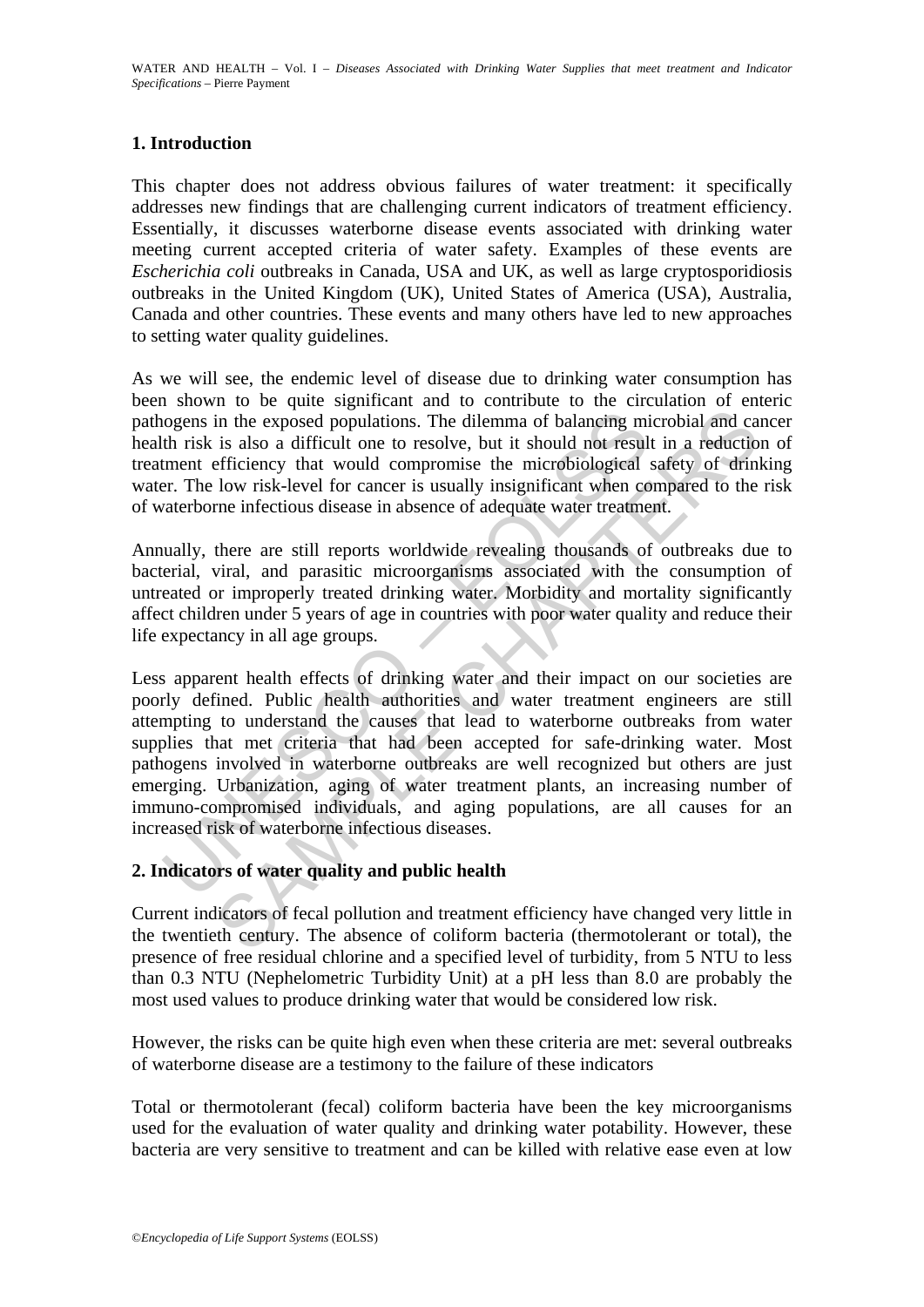chlorine doses: their absence in a drinking water sample does not correlate with the absence of other pathogens such as viruses and protozoan cysts.

Furthermore, sampling strategies for potable water call for only for a minimal number of samples to be taken after treatment. For water treatment plants serving small populations (i.e. less than 1000), samples for bacteriological quality control are tested as infrequently as only once a month: this probably does not provide a sufficient level of protection even if the treatment process is continuously monitored. For larger populations, the usual procedure is to collect one sample per day for bacteriological testing on 100 ml of water before it leaves the treatment works. This is an infinitesimal portion of the volume of water produced (i.e. several thousand cubic meters of water per day).

Identifying a transient contamination of untreated water, or transient failure of treatment, remains quite improbable. It is only through continuous monitoring equipment that one can verify that the treatment is properly applied.

Finally, results from bacteriological testing will normally take 24 to 72 hours and the water would already have been distributed and consumed. It is not surprising that in several outbreaks, dubious water quality was only discovered after the fact.

# **3. Public health surveillance of waterborne disease**

tifying a transient contamination of untreated water, or trement, remains quite improbable. It is only through conti-<br>pment that one can verify that the treatment is properly applied.<br>
Illy, results from bacteriological te a transient contamination of untreated water, or transient failure remains quite improbable. It is only through continuous monito that one can verify that the treatment is properly applied.<br>
sults from bacteriological tes Enteric pathogen infections from viruses, bacteria and parasites result in a wide range of symptoms and diseases. There are over 72 known enteroviruses and infection by these viruses can induce a wide variety of outcomes such as hepatitis (viral type A or E), poliomyelitis, viral meningitis, enteroviral carditis, epidemic myalgia, diabetes and ocular diseases as well as abortions, stillbirth and fetal abnormalities. Bacteria are less involved in properly treated drinking water because almost all are extremely sensitive to treatment and, in particular, disinfection. Viruses and parasites, more resistant to treatment are a challenge. Emerging pathogens and diseases have become a concern for International and National agencies. Examples include *Cryptosporidium*, *Legionella*, *Escherichia coli* O157 (E. coli O157), rotavirus, hepatitis E virus and norovirus (formerly Norwalk virus). Amoebae can cause severe liver or brain infections and contact lens wearers are warned of the dangers of eye infection from these microorganisms. *Legionella* causes severe pneumonia. Some scientists are suggesting the possibility that *Helicobacter pylori*, associated with gastric ulcers, could be transmitted by the water route. Mycobacteria are also being investigated as possible waterborne pathogens. The water-attributable fraction of these infections is relatively unknown.

Once pathogens have been introduced in the water supply and individuals are infected, the public health surveillance system is rarely adequate to identify outbreaks unless they reach significant proportions. Two countries, the USA and the UK, have produced a large amount of data. Most of these data indicate that treatment failures and nondisinfected drinking waters are the most common sources of outbreaks.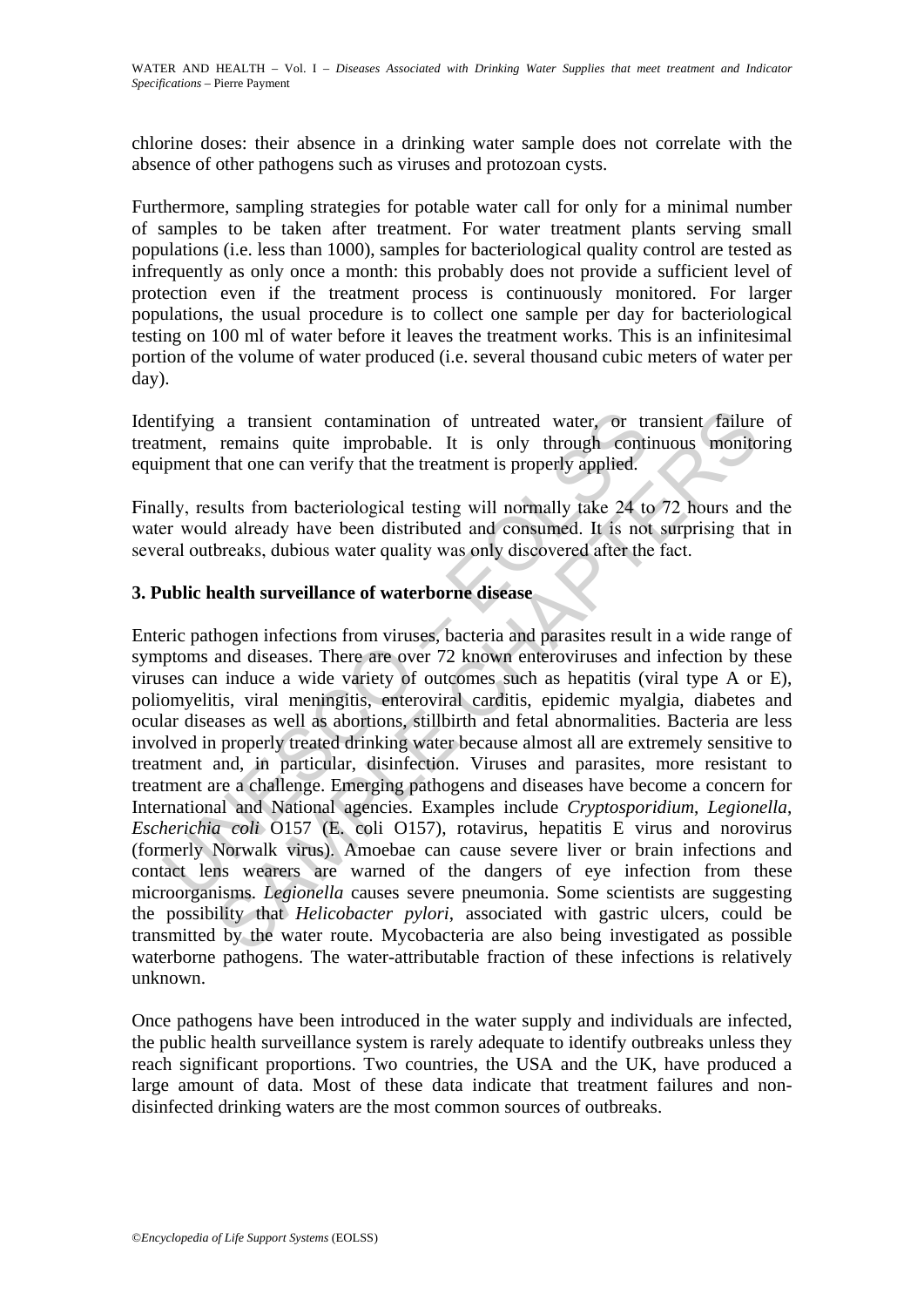Methods for the detection and investigation of waterborne outbreaks have been described, but are still not widely used as resources and funds are critically lacking even in industrialized countries. What surveillance systems and outbreak investigation provide are indications on the causes and sources of contamination and means of preventing future occurrences.

However, given the poor predictive value of current bacterial indicators of treatment efficiency and the very high reliance that most countries still attach to these imperfect parameters, it is not surprising that waterborne disease still occupies a large proportion of the endemic level of enteric diseases, even in the most affluent countries.

#### **4. Epidemiologic studies of endemic waterborne disease**

the absence of evident acute health effects (i.e. outbreaks) and be<br>th officials believed that microbial diseases were under contracties<br>have been targeted at long term effects of potentially carcin<br>se epidemiological stud ence of evident acute health effects (i.e. outbreaks) and because most pu<br>cials believed that microbial diseases were under control, epidemiological<br>believed that microbial diseases were under control, epidemiological<br>lemi In the absence of evident acute health effects (i.e. outbreaks) and because most public health officials believed that microbial diseases were under control, epidemiological studies have been targeted at long term effects of potentially carcinogenic chemicals. These epidemiological studies do not always provide data that is useful. They are extremely difficult to design and assess, and are often never confirmed due to numerous confounding variables in studies that attempt to analyze lifetime exposure to various factors. Contradictory results are often obtained and exposures from various environmental sources are confounding the issues.

Gastrointestinal symptoms remain the most frequently observed water-related symptoms. Quite often they are endemic in a population (i.e. they are continuously present at low level). This is certainly due to the very apparent nature of these symptoms and an attack rate that reaches over 50% of the exposed population (e.g. Norwalk virus infections). The high incidence of gastrointestinal symptoms has enabled researchers to estimate the waterborne fraction proportion of these infections.

There were several attempts to relate acute symptoms from known pathogens to drinking water quality. Cases of hepatitis A virus could not be correlated with water quality and the risk of waterborne outbreaks. In France, however, acute cases or outbreaks of gastrointestinal illnesses were shown to be associated with poor quality water. In Israel and Namibia, studies on water quality and acute morbidity reported to physicians or nurses were performed in an area with relatively high endemicity of gastrointestinal disease. These studies did not show a relationship between health effects and traditional indicators such as coliforms.

# **4.1 Canadian studies**

Two groundbreaking epidemiological studies conducted in Canada have suggested that a very high proportion of gastrointestinal illnesses could still be attributable to tapwater consumption even when the water met the current water quality guidelines.

The first study was a randomized intervention trial carried out on randomly selected eligible households which were supplied with domestic reverse-osmosis (RO) water filters which eliminated microbial and most chemical contaminants from their tapwater, and randomly selected households which were left with their usual tapwater without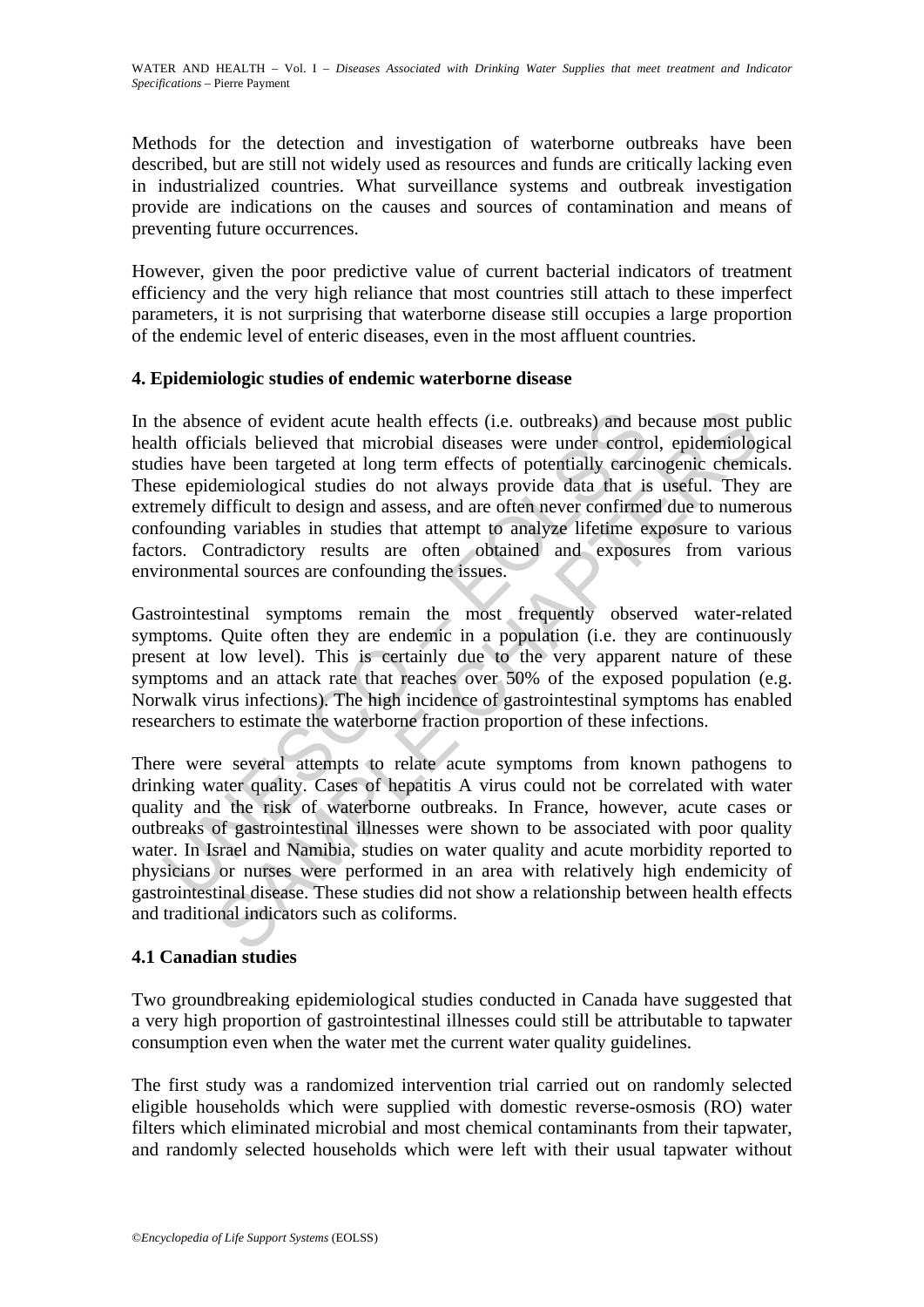treatment. Gastrointestinal symptoms were recorded by means of a family health diary maintained prospectively by all study families. The estimated annual incidence of gastrointestinal illness was 0.76 among tapwater drinkers as compared with 0.50 among RO-filtered water drinkers.

This is a decrease of 35% of waterborne illnesses by the simple installation of a domestic filtration device. As participants in the RO-filter group were still exposed to tapwater (i.e. about 40% of their water intake was tapwater), it was estimated that about 50% of the illnesses in the area were tapwater-related and preventable.

Attempts were made to correlate the incidence with microbiological data obtained on water samples from the water distribution system, but no significant relationship was found. Attempts were also made to determine the etiology of the observed illnesses. Serums had been collected on four occasions from volunteers and they were tested for antibodies to various pathogens. There was no indication by serology for water-related infections by enteroviruses, hepatitis A virus, rotavirus or Norwalk virus infections.

The second study attempted to re-evaluate the level of waterborne illness and to identify the possible source(s) of pathogens. The same site was studied as it represented an area with a high level of microbial contamination of the river water that it treats, and a high quality of operation of the water treatment plant. Raw water entering the plant was contaminated with parasites, viruses and bacteria at levels found throughout the world in fecally contaminated waters.

Ims had been collected on four occasions from volunteers and thodies to various pathogens. There was no indication by serolog<br>ctions by enteroviruses, hepatitis A virus, rotavirus or Norwalk vi<br>second study attempted to re d been collected on four occasions from volunteers and they were testecto various pathogens. There was no indication by serology for water-rel by enteroviruses, hepatitis A virus, rotavirus or Norwalk virus infections.<br>I s The water treatment plant produced water that met or exceeded current Canadian and US regulations for drinking water quality. The rates of highly credible gastrointestinal illnesses (HCGI) were within the expected range for this population at respectively 0.66 episodes/person-year for all subjects and 0.84 episodes/person-year for children 2 to 12 years old. The rate of illness was highest in autumn-winter and lowest in summer. Overall, there were more illnesses among tapwater consumers than among the purified bottled water consumers, suggesting a potential adverse effect originating from the plant or the distribution system.

The rate of gastrointestinal illness among consumers of water obtained directly at the treatment plant was similar to the rate of illness among consumers of purified water, again suggesting a role of the distribution system. Children were consistently more affected than adults and up to 40% of their gastrointestinal illnesses were attributable to water.

The data collected during those two epidemiological studies suggest that there are measurable gastrointestinal health effects associated with tapwater meeting current standards and that contaminants originating from the water treatment plant or the distribution system could be the source of these illnesses. Short-term turbidity breakthrough from individual filters at the water treatment plant might explain the observed health effects. Potential follow-up research should further examine the relationship of turbidity breakthrough to gastrointestinal illnesses, and should investigate the role of the continuously running tap in the occurrence of gastrointestinal illness.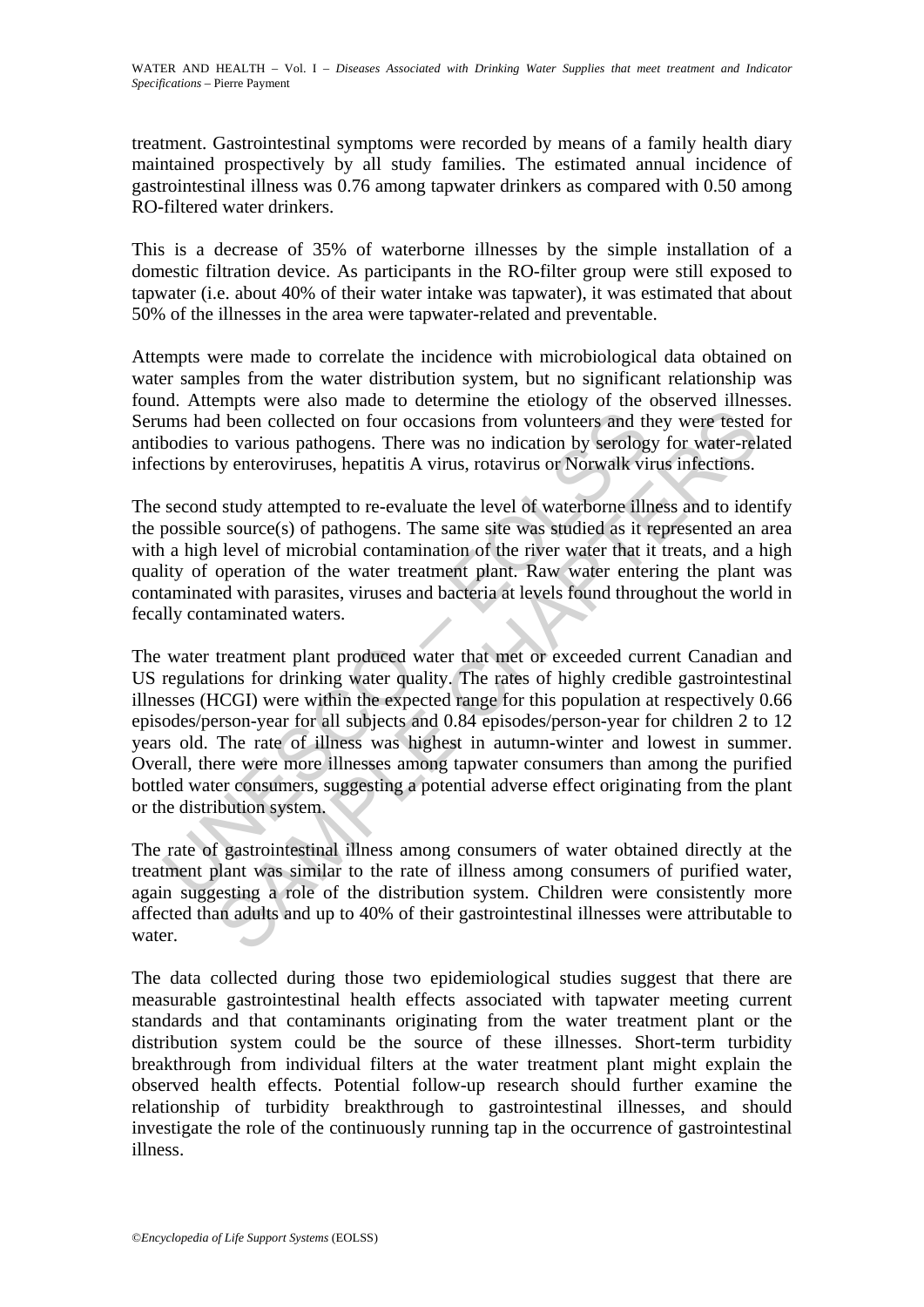-

- -

# TO ACCESS ALL THE **13 PAGES** OF THIS CHAPTER, Visit: [http://www.eolss.net/Eolss-sampleAllChapter.aspx](https://www.eolss.net/ebooklib/sc_cart.aspx?File=E2-20A-01-06)

#### **Bibliography**

Craun G.F. (1992). Waterborne disease outbreaks in the United States of America: causes and prevention*. World Health Stat. Q.* **45**, 192-199. [An excellent review of waterborne outbreaks in the USAwith a focus on causes]

Fewtrel L. and Bartram J. (2001). *"Water quality: guidelines, standards & health: risk assessment and management for water related infectious disease".* 440 pages, World Health Organization Water Series, IWA (International Water Association) Publishing, London UK.

Ford T.E. and Colwell R.R. (1996). *A global decline in microbiological safety of water: a call for action.* American Academy of Microbiology, Washington DC, USA. [A recent review of problems associated with the risks associated with changing water quality due to climate changes as well as aging infrastructures]

Hunter P.R. (1997) *Waterborne Disease: Epidemiology and Ecology*. Wiley, Chichester, UK. [An excellent book on all aspects of waterborne disease]

Hunter P.R., White M. and Ronchi E. (Eds) (2003). *Drinking Water and Infectious Disease: Establishing the Links.* CRC Press Inc, Boca Raton, FL. [A review of health effects from microbial contaminants in drinking water]

*HAGER 11 Males 20.4, 122-123.* [*An execution view of waterbone butoreass in*<br>the leads of the matter related infectious disease". 440 pages, World Health Organizer and figure in for water related infectious disease". 440 Four, Q. 43, 192-199. [An excelient review of wateroonic outoecas in the GSAWnin and Bartram J. (2001). "Water quality: guidelines, standards & health: risk assessment for water related infercious disease," A40 pages. Worl Medema G.J., Payment P., Dufour A., Robertson W., Waite M., Hunter, P.R., Kirby R. and Andersson Y. (2003). *Safe Drinking Water: An Ongoing Challenge.* pp. 11-46, In Assessing microbial safety of drinking water: Improving approaches and methods. WHO Drinking Water Quality Series, OECD – WHO, Paris, France. [Part of an excellent review of current indicators of water quality. This introductory section to the book provides insights on current problems]

Payment P. and Hartemann P. (1998). Health effects associated with drinking water. *Revue des sciences de l'eau* 11: 199-210. [A review of health effects from microbial and chemical contaminants]

Payment P. and Robertson W. (2004). *The microbiology of piped distribution systems and public health.* In: "Microbiological Water Quality in Piped Distribution Systems: A Review of Knowledge and Practice" Ed. RG Ainsworth (WHO Drinking Water Quality Series), WHO Drinking Water Quality Series, IWA Publishing, London UK. [This chapter provides insights on the microbiology of the distribution systems in relation to public health]

Payment P. and Riley M.S. (2002). *Resolving the global burden of gastrointestinal illness: A call to action.* American Academy of Microbiology, Washington DC, 32 pages. [A review of gastrointestinal diseases and their routes of infection in a context of methods to reduce their impact through knowledge]

WHO (2006). Guidelines for drinking-water quality, third edition, incorporating first addendum, Volume 1. World Health Organization, Geneva. [The main reference for drinking water quality]

WHO (2003). *Heterotrophic Plate Counts and Drinking-Water Safety: The Significance of HPCs for Water Quality and Human Health.* Edited by J. Bartram, J. Cotruvo, M. Exner, C. Fricker, A. Glasmacher, IWA Publishing, London.

WHO (2003). *Emerging issues in water and infectious disease*s. World Health Organization, Geneva, 2003.